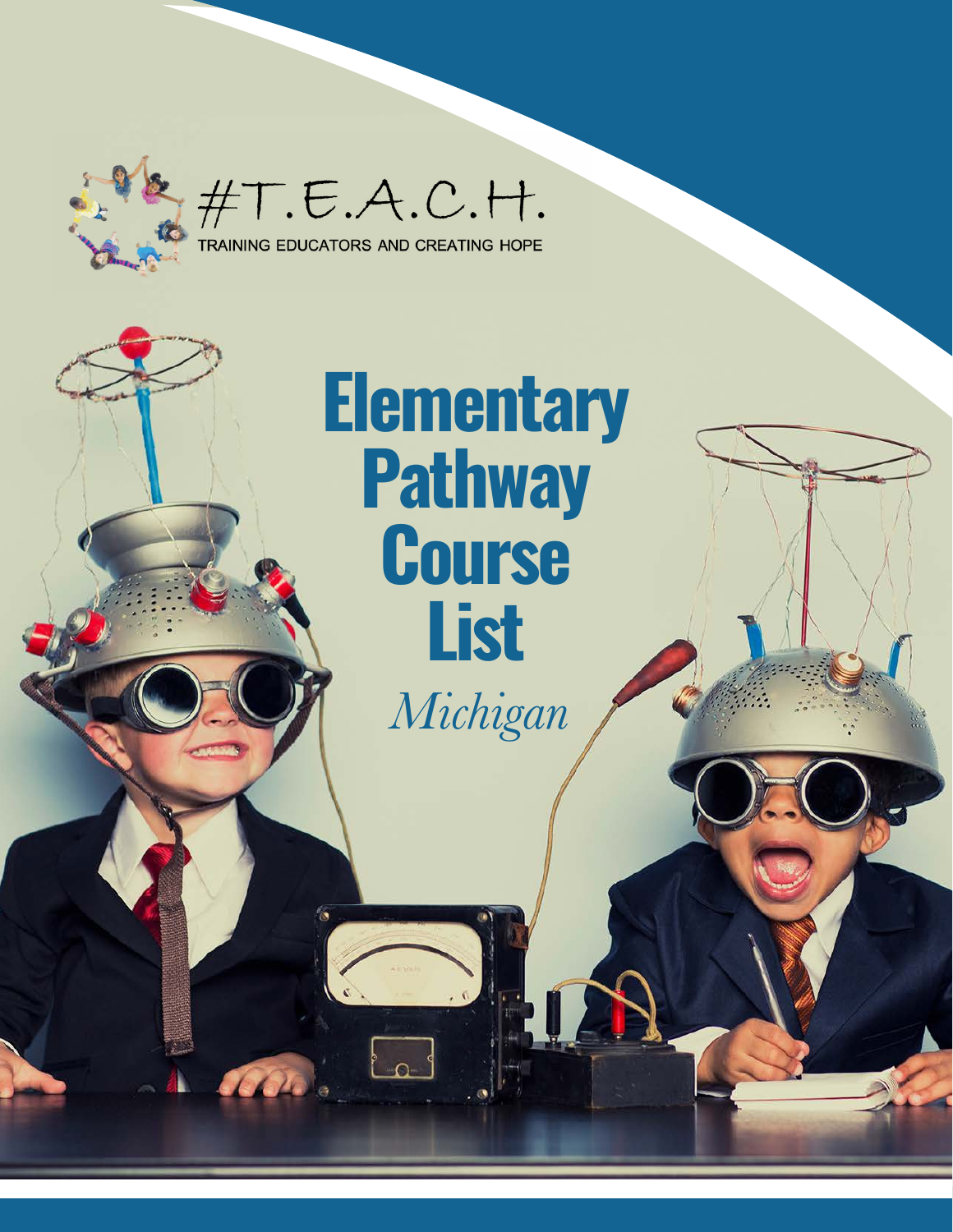| <b>Phase 1</b><br><b>Elementary Classroom Readiness</b> | <b>Hours</b>                                                                              |
|---------------------------------------------------------|-------------------------------------------------------------------------------------------|
| E001: #T.E.A.C.H. Orientation                           | 7                                                                                         |
| E002: Teaching in a Digital Environment                 | 12                                                                                        |
| E100: Planning Essentials                               | 10                                                                                        |
| E101: Ethics and Professional Behavior                  | 8                                                                                         |
| E102: Michigan Standards                                | 6                                                                                         |
| E103: Developing a Classroom Climate                    | 8                                                                                         |
| E104: Planning the Environment                          | 6                                                                                         |
| E105: Essentials of Brain-Based Learning                | 10                                                                                        |
| E106: Early Childhood Development                       | 12                                                                                        |
| S107: Middle Childhood Development                      | 10                                                                                        |
| E108: Principles of Diversity                           | 10                                                                                        |
| E109: Effective Parent Relationships                    | 10                                                                                        |
| E110: Community Partnerships in the School              | 8                                                                                         |
| E111: Planning Effective Lessons                        | 10                                                                                        |
| E112: Results-Focused Lesson Study                      | 12                                                                                        |
| E113: Effective Questioning Strategies                  | 10                                                                                        |
| E114: Best Teaching Practices Elementary                | 20                                                                                        |
| E115: Reinforcing Effort & Providing Recognition        | 10                                                                                        |
| E116: Homework and Practice                             | 6                                                                                         |
| <b>End of Classroom</b><br><b>Readiness Sequence</b>    | <b>SEMESTER</b><br><b>OR HOURS</b><br>185 Hours<br>(Equivalent to 7.40<br>Semester Hours) |